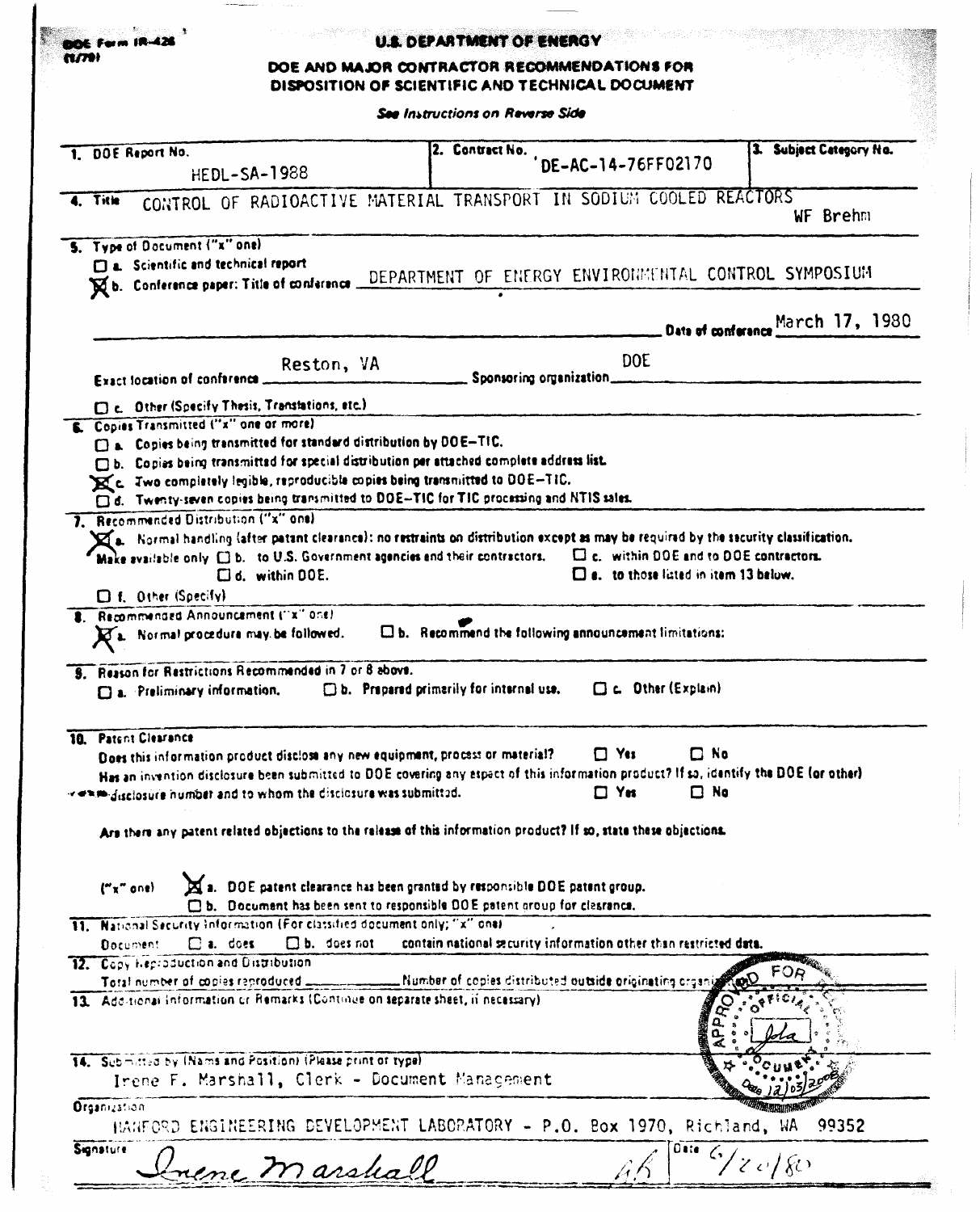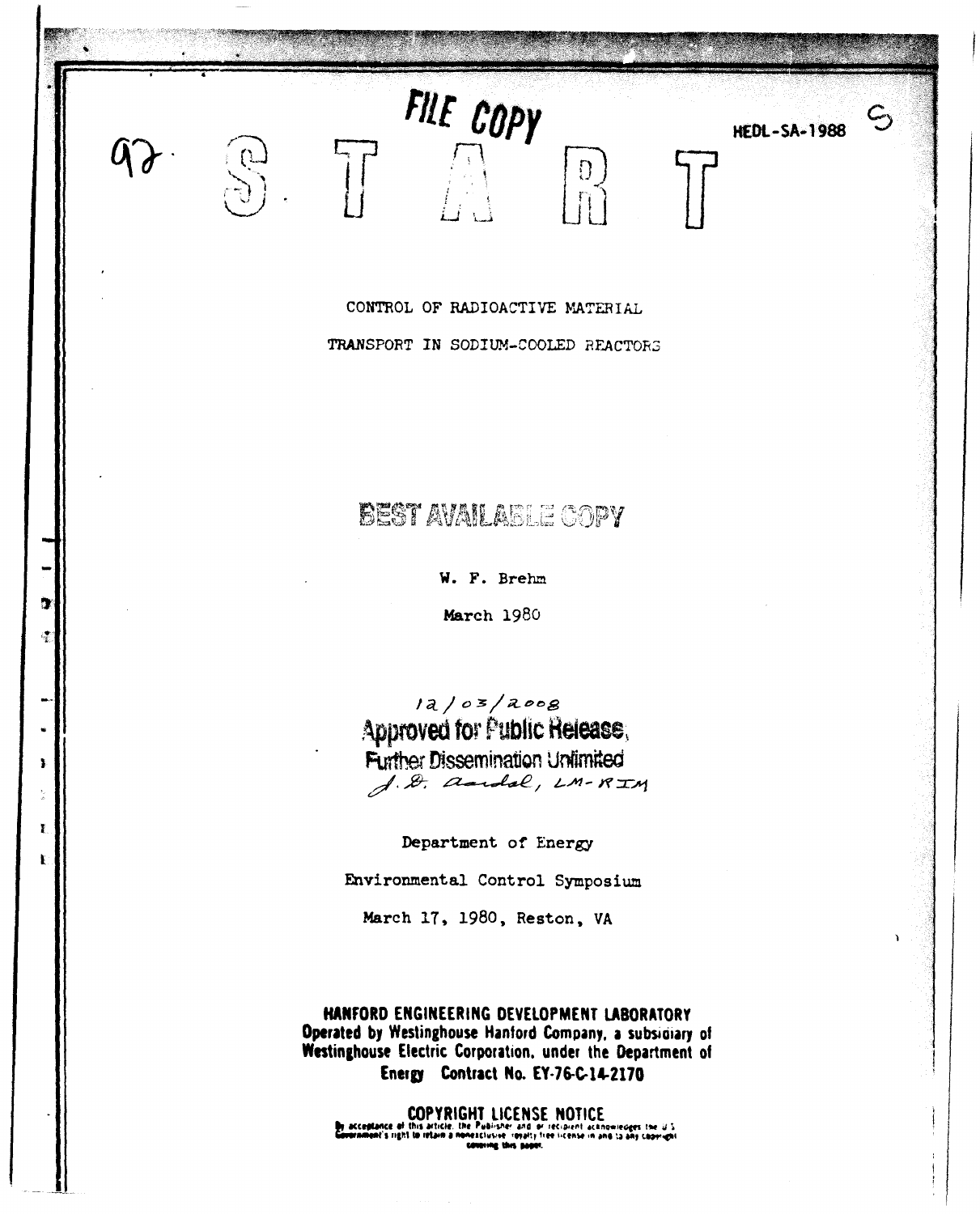#### CONTROL OF RADIOACTIVE MATERIAL TRANSPORT IN SODIUM-COOLED REACTORS

#### w. F. Brehm Hanlord Engineering Development Laboratory

#### LNTRODUCTION

讆

 $\blacktriangleright$ 

 $\bullet$ 

The Radioactivity Control Technology (RCT) program was established by the Department of Energy to develop and demonstrate methods to control radionuclide transport to ex-core regions of sodium-cooled reactors. Ibis radioactive material is contained within the reactor heat transport system with any release to the environment well below limits established by regulations. However, maintenance, repair, decontamination, and disposal operations potentially expose plant workers to radiation fields arising from radionuclides transported to primary system components. The development of auccessful techniques to control radioactive material transport means lower occupational radiation exposure to workers, lower maintenance costs, improved plant factor and reduced doubling time for breeder reactors.

Three distinct classes of radioactive species are released: activated corrosion products from fuel cladding and core components, fission products from breached fuel pins, and tritium. The corrosion products and tritium re always present; fission products are released to the sodium only if iuel pins breach.

In order to be economically viable, sodium-cooled reactors must operate at fairly high temperatures (500 $^{\circ}$ C) and with long, uninterrupted fuel irradiation runs. These conditions increase the potential for radioactive corrosion product transport; achieving the goal of long uninterrupted operating may mean that release and transport of fission products from small numbers of breached fuel pins may have to be controlled. The radicactivity transport problem is not new or unique to sodium-cooled reactors; it is also seen in light-water reactors.

An example of the problems that have been encounterec in liquid-metal cooled reactors was seen at the Dounreay Fast Reactor (now decommissioned) in Great Britain, where location and repair of <sup>a</sup> leak In the coolant circuit lasted several months and required hundreds of worker; to limit exposure to allowable levels. $(1)$  (Furthermore, allowable exposure to people was greater than it is today.) Conversely, reduction of radiation levels has been achieved in the decontamination of the BR-5 reactor in the Soviet Union,  $\binom{2}{r}$  the decontamination prior to repair of the PHENIX heat exchangers in France,  $(\sqrt{3})$  and the removal of  $137$ Cs from sodium in the Experimental Breeder Reactor-II (EBR-II) in the United States. $(4)$ 

It is to be emphasized that essentially all the radioactive material remains within the confines of the primary heat transport system. There is no radiation exposure to the public, and exposure to plant workers only when it becomes necessary to perform maintenance and repair operations on or adjacent to primary system components.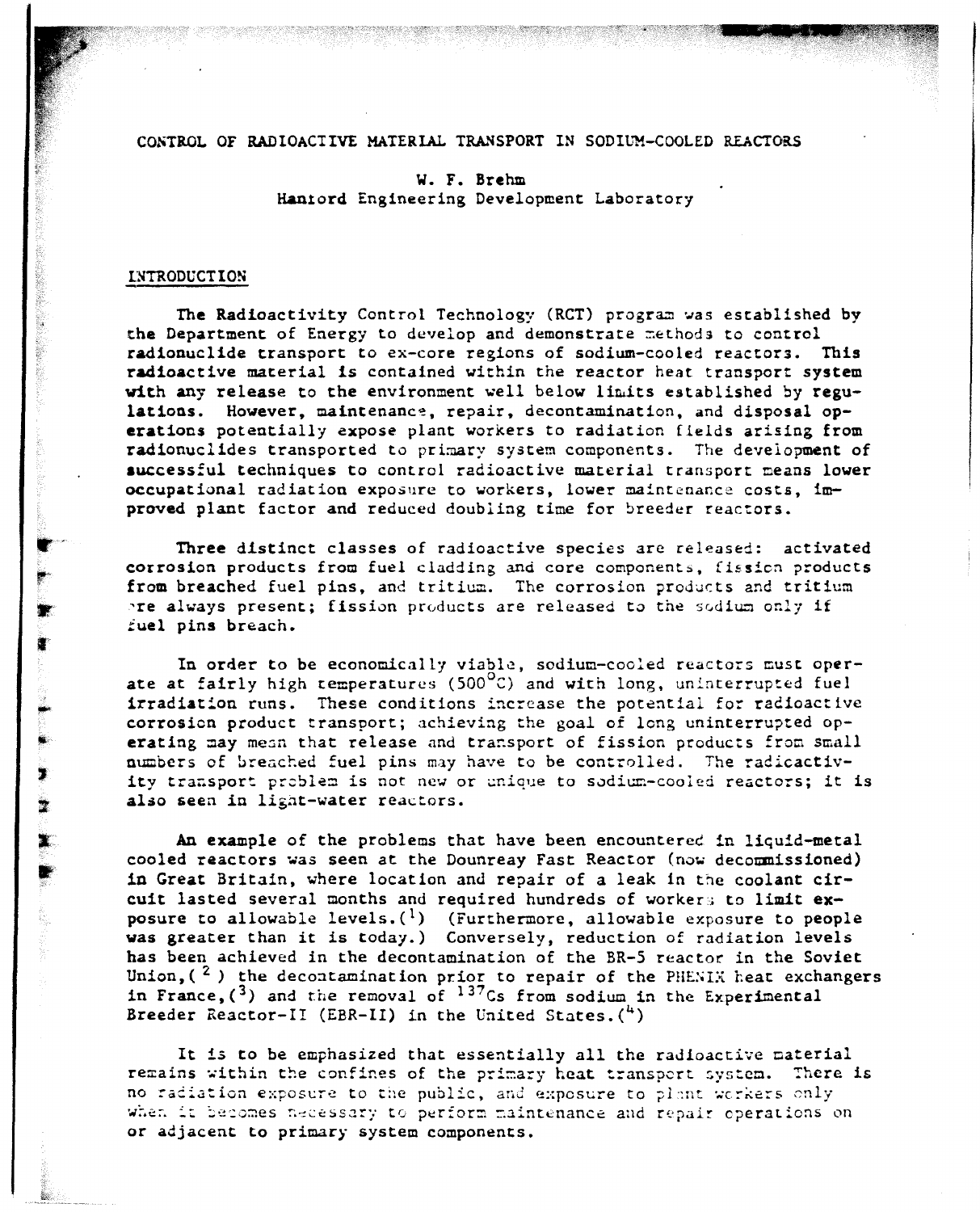the fuel particulates will probably contain significant amounts of fission products, and also because of the need to control transport of Pu in the primary system if the (U.Pu) fuel cycle is used. Evidence to date suggests low solubility of Pu in sodium and low mobility of fuel particulates in reactor primary systems.

The Constitution of Participate

 $\ddot{\ddot{\zeta}}$ 

#### TABLE 1. RADIONUCLIDES

| Nuclide                                                  | Formation Reactions                                                                                               | Half-life<br>Days                | Gamma<br>$Energy$ (MeV)                                                                                                                                                                                                                                | Comments                                                                                             |
|----------------------------------------------------------|-------------------------------------------------------------------------------------------------------------------|----------------------------------|--------------------------------------------------------------------------------------------------------------------------------------------------------------------------------------------------------------------------------------------------------|------------------------------------------------------------------------------------------------------|
| $54$ Mm                                                  | $54Fe(n,p)+$<br>55(m(n, 2n))                                                                                      | 313                              | 0.84                                                                                                                                                                                                                                                   | Most abundant<br>corrosion<br>product                                                                |
| 60 <sub>Co</sub>                                         | $59Co(n,\gamma)+$<br>$60$ Ni(n,p)                                                                                 | 1913                             | 1.17, 1.33                                                                                                                                                                                                                                             | Source is Co<br>impurity in<br>nickel, plus<br>Co-base alloys                                        |
| 58 <sub>Co</sub><br>$59$ Fe                              | 58M(n,p)<br>59Co(n, 2n)<br>$58Fe(n,\gamma)+$                                                                      | 71<br>45                         | 0.81<br>(1911). Politica de la provincia de la provincia de la provincia de la provincia de la provincia de la provinc<br>De la provincia de la provincia de la provincia de la provincia de la provincia de la provincia de la provinci<br>1.10, 1.29 | Unimportant<br>$)$ ------relative to<br>$54$ Mn and $60$ Co                                          |
| 137 <sub>Cs</sub>                                        | fission product                                                                                                   | $1.1 \times 10^5$                | 0.66                                                                                                                                                                                                                                                   | Dominant<br>fission<br>product                                                                       |
| 140Ba/La<br>95Nb/2r                                      | fission product<br>fission product                                                                                | 12.8/1/6<br>35/65                | 0.57<br>0.76                                                                                                                                                                                                                                           | )-----Observed if<br>)-----cxtended oper-<br>ation with<br>failed fuel                               |
| 131 <sub>I</sub>                                         | fission product                                                                                                   | 8                                | 0.36                                                                                                                                                                                                                                                   | Unimportant in<br>steady state<br>operation,<br>only accident<br>conditions                          |
| 125 <sub>5b</sub><br>239p <sub>u</sub><br>3 <sub>H</sub> | fission product<br>fuel<br>$10B(n, \alpha)^7$ L1(n, n $\alpha$ )+<br>$^{10}$ B(n, 2 $\alpha$ )<br>ternary fission | 996<br>$8.9 \times 10^6$<br>4500 | 0.43<br>$5.1$ (alpha)<br>$0.006$ (beta)                                                                                                                                                                                                                |                                                                                                      |
| $65$ Zn                                                  | $642n(n,\gamma)$                                                                                                  | 274                              | 1.1<br>0.51                                                                                                                                                                                                                                            | From impuri-<br>ties in sodium<br>and structural<br>metals, seen<br>in Europe but<br>not in the USA. |

 $\lambda$ 

+dominant reaction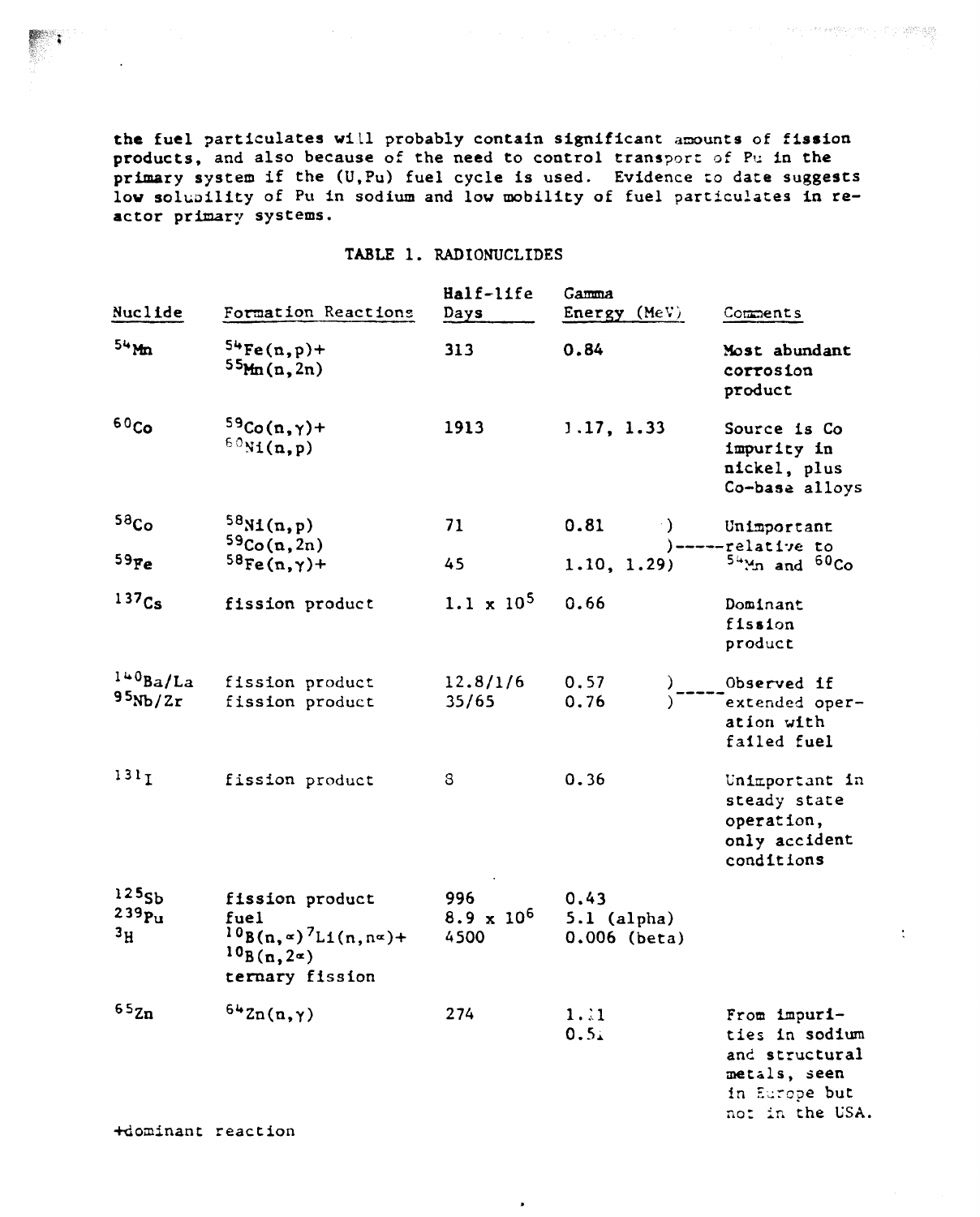This paper deals with radioactive material generated and transported during steady-state overation, which remains after  $24$ Na decay. Potential release of radioactivity during postulated accident conditions has been treated extensively elsewhere and will not be discussed here. The paper discusses the control methods for radionuclide transport, with emphasis on new information obtained since the last Environmental Control Symposium,  $(5)$ and shows that development of control methods is an achievable goal.

#### **SUMMARY**

A large number of corrosion and fission products have been identified in the primary circuit of sodium-cooled reactors. Reducing oxygen level in sodium reduces corrosion product release by a small amount, but not enough to solve the transport problem. Lowering reactor operating temperature vill also reduce the corrosion product source rate, but to achieve a complete solution would require temperatures too low for practical pover production.

Engineered cevices to remove corrosion products have proven quite successful in the first in-reactor tests; several modifications to the original concept which may improve their efficiency and reduce installation cost, are scheduled for test. Removal of soluble fission products ( $\text{costly }$ <sup>137</sup>Cs) by other engineered devices and cold trapping has been demonstrated. First data from a "deposition sampler" run in conjunction with run-beyond-cladding breach tests are presently being evaluated.

A process for component decontamination, leaving the component qualified for return to service, has been developed for 304 stainless steel, and is being adapted to other materials.

Tritium permeation rates through reactor materials under operating conditions are quite low; furthermore, operation of sodium purification systems (cold traps) at low temperature will precipitate most of the tritium in the cold traps.

Future work will concentrate on demonstration of trapping and decontamination processes, improving transport prediction methods using operating data from reactors, and working on control of radioactive material during fuel handling, storage, and waste disposal and plant decommissioning.

#### DISCUSSION

Radionuclide Sources. Table 1 lists the radionuclide sources, together with their half-lives and gamma-ray energies. Tritium  $(^3H)$  has no gamma ray, but, because it is mobile and can be absorbed into water supplies, control of tritium transport is required. The most prevalent nuclides are  $54$ Mn.  $60C_0$ ,  $137C_s$ ,  $149Ba-La$ ,  $95Nb-Zr$ , and  $3H$ . Large quantities of  $24Na$  are produced during reactor operation, but it will decay to negligible amounts in one to two weeks after plant shutdown because of its IS-hour half-life. Sodium-22 ( $^{22}$ Na), although present, will not be a significant contribution to radiation dose rates, compared to the corrosion and fission products.

Continued operation with breached fuel pins may result in release of fuel particulates to the primary system. This event warrants study because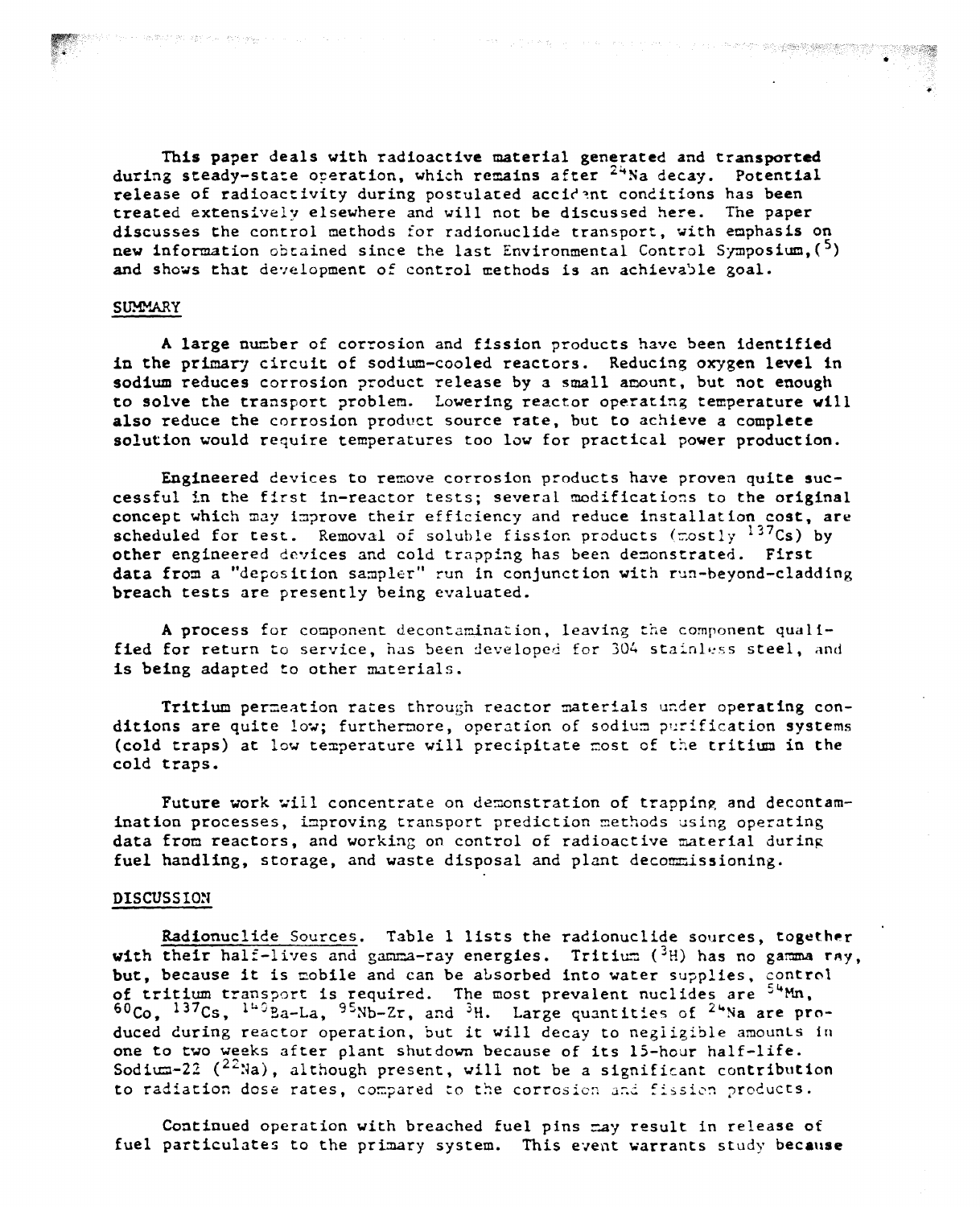the fuel particulates will probably contain significant amounts of fission products. and also because of the need to control transport of Pu in the primary system if the (U.Pu) fuel cycle is used. Evidence to date suggests low solubility of Pu in sodium and low mobility of fuel particulates in reactor primary systems.

#### TABLE 1. RADIONUCLIDES

e de la composição de la primera de la composição de la composição de composição de la composição de la composição

| Nuclide                                       | Formation Reactions                                                                                   | Half-life<br>$_{\text{days}}$    | Gamma<br>Energy $(MeV)$                 | Comments                                                                                             |
|-----------------------------------------------|-------------------------------------------------------------------------------------------------------|----------------------------------|-----------------------------------------|------------------------------------------------------------------------------------------------------|
| $54$ M <sub>2</sub>                           | $54Fe(n, p)+$<br>55Mn(n,2n)                                                                           | 313                              | 0.84                                    | Most abundant<br>corrosion<br>product                                                                |
| 60 <sub>Co</sub>                              | $59Co(n,\gamma)+$<br>$60N_1(n,p)$                                                                     | 1913                             | 1.17, 1.33                              | Source is Co<br>impurity in<br>nickel, plus<br>Co-base alloys                                        |
| 58 <sub>Co</sub><br>59 <sub>Fe</sub>          | 58M(n,p)<br>59Co(n, 2n)<br>$58Fe(n,\gamma)+$                                                          | 71<br>45                         | 0.81<br>1.10, 1.29                      | Unimportant<br>$)---relative to$<br>$5+yn$ and $60Co$                                                |
| $137$ Cs                                      | fission product                                                                                       | $1.1 \times 10^5$                | 0.66                                    | Dominant<br>fission<br>product                                                                       |
| $1+0$ Ba/La<br>95Nb/2r                        | fission product<br>fission product                                                                    | 12.8/1/6<br>35/65                | 0.57<br>0.76                            | )-----0bserved if<br>)------extended oper-<br>ation with<br>failed fuel                              |
| 131 <sub>T</sub>                              | fission product                                                                                       | 8                                | 0.36                                    | Unimportant in<br>steady state<br>operation,<br>only accident<br>conditions                          |
| 125 <sub>Sb</sub><br>239 Pu<br>3 <sub>H</sub> | fission product<br>fuel<br>$10B(n, x)^7L1(n, n^2) +$<br>$^{10}$ B(n, 2 $\approx$ )<br>ternary fission | 996<br>$8.9 \times 10^6$<br>4500 | 0.43<br>$5.1$ (alpha)<br>$0.006$ (beta) |                                                                                                      |
| $65_{Zn}$                                     | $642n(n,\gamma)$                                                                                      | 274                              | 1.11<br>0.51                            | From impuri-<br>ties in sodium<br>and structural<br>metals, seen<br>in Europe but<br>not in the USA. |

+dominant reaction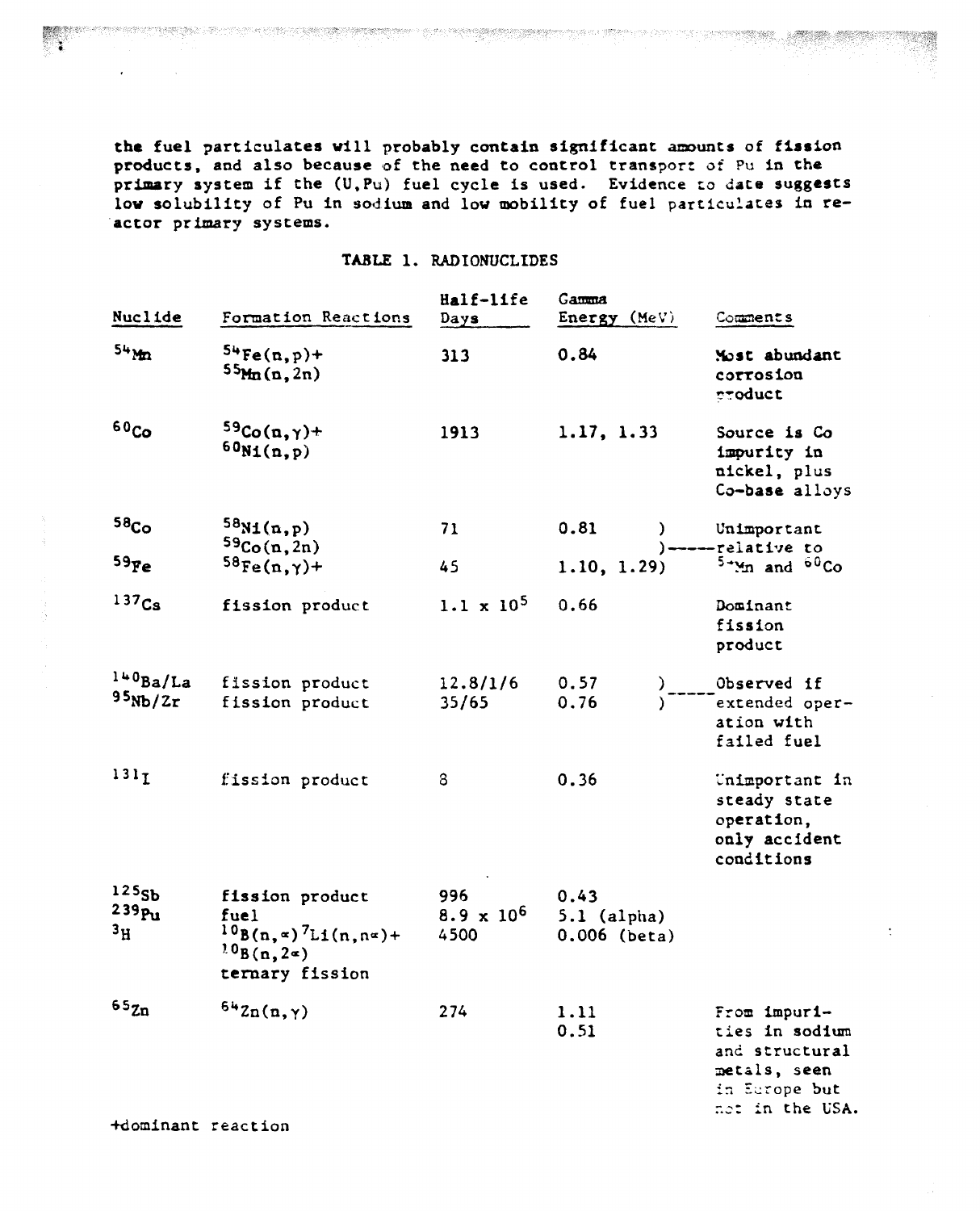Information from radionuclide transport measurements in test loops and operating reactors has shown that much of the transported corrosion product radioactivity is adherent to the deposition sites and is not removed by draining away the sodium, or by water or alcohol washes. The most prevalent fission product, 137Cs, does not adhere strongly to surfaces. The 137Cs is usually found in locations where large volumes of sodium remain after draining, also in lower-temperature regions such as cold traps.

Schematic representations of nuclide transport and deposition are shown in Figures 1, 2, and 3. Keeping the radioactive material within the reactor vessel (as can be done with a "nuclide trap" which is an integral part of the fuel assembly) precludes any further interaction with people: precipitation and removal of radioactive material in the purification system also provides isolation. Precipitation of tritium in the secondary system cold trap provides less isolation,\* but the tritium itself is safely confined, and the trap material itself provides an effective barrier against the weak 0.006 MeV beta emission from tritium.

Several studies and experiences  $(3,6,7,8)$  have shown that radiation levels over 1 R/hr can be expected near reactor primary system components from corrosion product (54Mn, 50Co) release and transfer; addition of fission products trom breached fuel has created radiation fields of the same magnitude. (<sup>3</sup>) Because of the radiation exposure to workers, extended operations in fields of over 200 mR/hr are cumbersome and expensive, and a field of 25 mR/hr is the goal of some modern plant designs. It is to be emphasized that these radiation levels are for workers in the plant, that the goal remains to have negligible release of radioactive material outside the plant; sodium-cooled reactors operating to date have achieved this latter goal.

A multi-phase program has been established to reduce the amount of transported radioactivity and develop a decontamination process for components as shown in Figure 4. The status and recent accomplishments of each control technique are given below.

Coolant Purity and Temperature Effects. Experimental studies were completed showing that reducing oxygen in sodium from 2.5 to 0.5 ppm had little effect on  $54$ Mn release at both  $604^{\circ}$  and  $538^{\circ}$ C, and reduced  $52^{\circ}$ Co release by a factor of two to three. Substantially more <sup>54</sup>Mm than 60Co is released because <sup>54</sup>. In is preferentially released from the stainless steel, while <sup>60</sup>Co is preferentially retained at the metal surface. The  $54$ Mn release rate at 604 C was three times that at 538 C, the  $69$ Co release rate was 1.7 times as great.  $(9,10,11)$  These results contradict the hypothesis of Reference 6, but the observed effect of oxygen on nuclide release was factored into the more recent work of Reference 7. Operations at < 0.01 ppm oxygen with a hot trap at  $604^{\circ}$ C did not decrease the <sup>54</sup>Mn or <sup>60</sup>Co release below that observed at 0.5 ppm oxygen.  $\binom{12}{1}$  Considerable information was obtained on

\*The tritium gets into the secondary system of the reactor by diffusion through the walls of the intermediate heat exchanger, a quite slow process.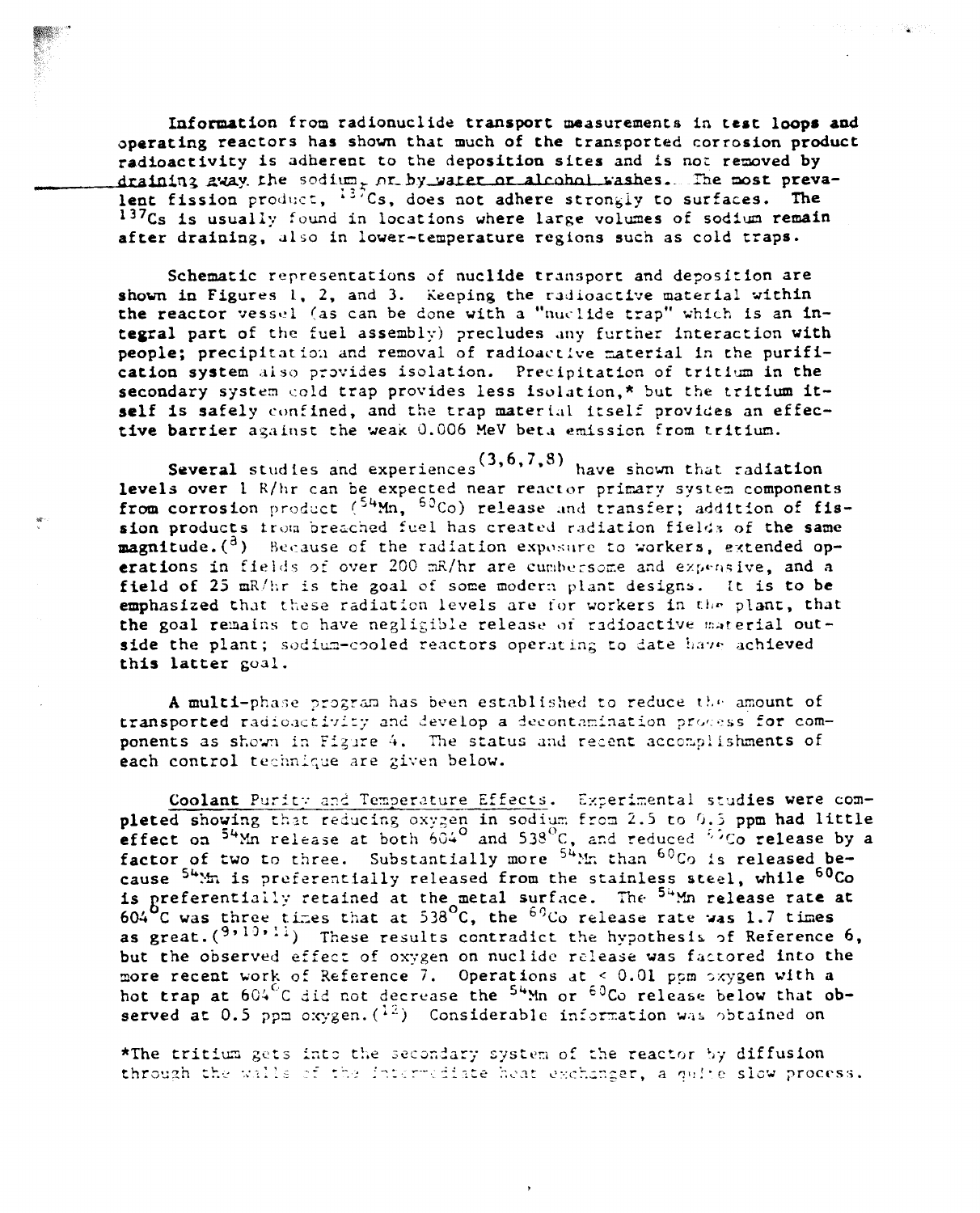nuclide distribution around a sodium loop; the <sup>60</sup>Co favors the hot leg as a deposition site while the <sup>54</sup>Mm deposits preferentially in the cold leg. Some (probably only 1 or 2 percent) of the released activity is circulated around the loop before depositing. Both <sup>54</sup>Mm and <sup>60</sup>Co that deposit in the hot leg diffuse into the metal substrate, whereas the <sup>54</sup> m in the cold leg is found in Ni-Mn rich deposits on the metal surface, adherent to it. The deposits are more adherent at higher temperatures and lower oxygen levels. The conclusions from this study, which is now complete, are that changes in operating temperature and oxygen levels within limits necessary for practical plant operation, will not stop corrosion product radionuclide transport.

Radionuclide Trap Development. Pure nickel was found to selectively remove <sup>54</sup>Mn from sodium in the hot leg of a system. Experimental traps were tested in small test loops; from these results a series of full size trap tests for EBR-II and FFTF were developed, using 0.13 mm (5 mil) pure nickel sheet wound on a mandrel, and dimpled to maintain 1.1 mm (45 mil) interlayer spacing.

The rolled sheet is inserted in fuel assemblies directly above the fuel pins. In this position the trap is exposed to all sodium passing through the assembly, and the trap is changed when fuel is changed as shown in Figures 5 and 6. Two tests have been completed in EBR-II. Results of the first test show that the trap takes up 5-9 times as much  $5^{\omega}$  Mn as is released from the surfaces below; therefore the trap is acting as a getter for the circulating <sup>54</sup>Mn in the entire primary sodium system; analysis of the second test is nearly complete, and the data generally agree with the first test.

Ĵ.

 $\hat{\mathbf{t}}$ 

 $\frac{d}{2}$ 

 $\frac{1}{3}$ 

 $\mathcal{A}$ 

 $\frac{3}{2}$ 

D.

 $\frac{1}{2}$  ,  $\frac{1}{2}$ 

 $\frac{8}{3}$ 

A vapor-blasted surface proved more effective in small loop tests at collecting <sup>54</sup>Mn than a conventional surface. A nickel plated surface was equally effective (per unit area) as nickel sheet. This result leads to an alternative trap approach, nickel plating the fission gas plenum region of the fuel pins. Doing so will enable the total core length to stay the same and eliminate most of the extra pressure drop through the fuel assembly (the trap adds some). The combination of rolled-sheet traps in outer row assemblies and nickel plated fuel pins in inner fuel assemblies appears to be promising in reducing <sup>54</sup>Mn transport to the ex-vessel piping and components.

Fission Product Transport and Control. Cesium-137 was found to be the most prevalent fission product released when "gas leaker" types of breached fuel occur. The <sup>137</sup>Cs is part of a fission gas decay chain. Other fission products, such as  $140Ba-La$  and  $95Zr-ib$ , are released only by direct recoil or if there is fuel-sodium contact, and in much smaller amounts. The <sup>137</sup>Cs is soluble in sodium, non-adherent to surfaces, and deposits preferentially in cold traps. The other fission products are far less soluble in sodium and do not preferentially migrate to cold traps.

Cesium has successfully been removed from sodium by carbon and graphite in loop tests; the entire EER-II primary system had <sup>137</sup>Cs removed while the reactor was shut down using reticulated vitreous carbon (RTC), which has roughly the same porosity and physical characteristics as styrofoam.  $(4)$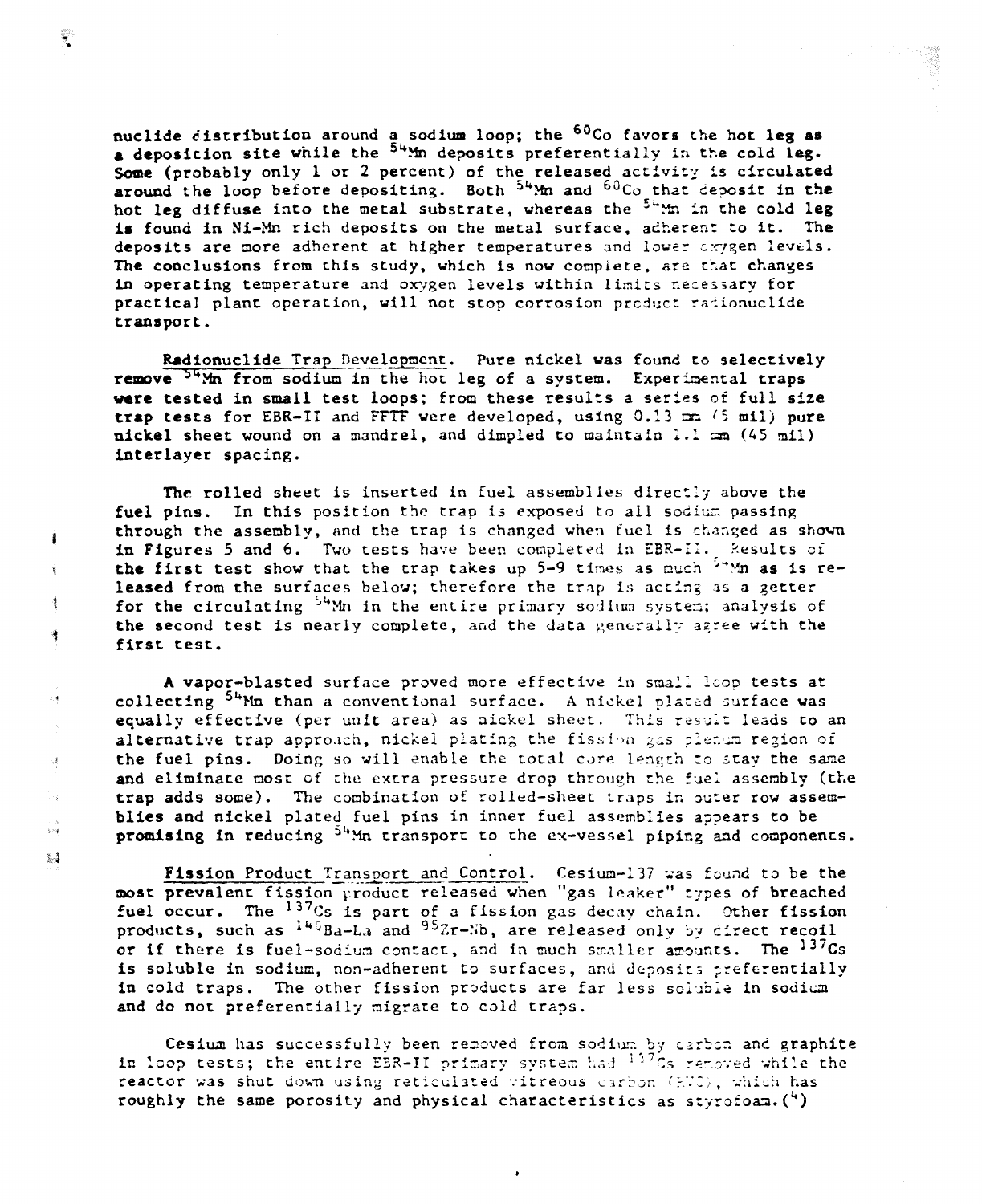A schematic of this trap is shown in Figure 7. This effect has been characterized quantitatively at our laboratory. Three traps using graphite and reticulated vitreous carbon were tested in a small lcop at  $\text{HEDL.}$  137Cs was successfully removed from the loop with no detectable increase in the carburizing potential in the loop; the RVC and graphite were equally effective at removing  $137Cs$ , but the RVC remained undamaged.

An improved trap design was developed and a test unit was fabricated for testing.

To better understand the release and transport characteristics of fission products and fuel particulates, an experimental program has been set up in ERR-II, which includes a "deposition sampler" in a location above a fuel assembly with a breached fuel pin.  $(^{13})$  This test is shown schematically in Figure 8. The first test has been completed. Considerable fission product radioactivity, especially  $95Zr-Nb$ , <sup>140</sup>Ba-La, <sup>144</sup>Ce, <sup>103</sup>Ru, was present;  $137Cs$  was absent as expected. Considerable  $54\text{Mn}$  was found on the nickel specimens which were included in the sample train. Results from these tests will better define fission product source rates from breached fuel and establish the effectiveness of the nickel (which may be part of a trap for  $54$ Mn as described previously) at removing fission products. These results will be used to establish limits for operation with breached fuel.

Decontamination. Most decontamination process development work to date has been on a hot leg decontamination process in order to be ready should a pump need to be decontaminated. Analysis of deposition and diffusion data showed that removal of 20  $\mu$ m (0.75 mil) of material would remove most of the radioactivity. A limit of 50 µm (2 mils) maximum intergranular attack from the decontamination process has been established. A solution of  $2-1/2\%$ glycolic-2-1/2% citric acid in water at 70-90 $^{\circ}$ C, with dissolved oxygen maintained at <sup>&</sup>lt; 10 ppb has been found effective for wrought 304 »tainless steel.  $(14)$ 

 $\frac{1}{2} \frac{1}{\mu} \frac{1}{\xi}$ 

 $\frac{d_1}{2}$ 

Reactors will use 304 and 316 stainless steel in both cast and wrought form, for primary system components. The glycolic-citric acid process is being evaluated for application to these materials. A diffuslon study to determine whether  $54$ <sup>M</sup>m and  $60$ Co diffuse equal distances into 304 and 316 castings and wrought material (these results could affect the 20  $\mu$ m material removal depth) is underway.

The Ni-Mn rich deposits in the lower temperature section of a reactor **intermediate** heat exchanger and in reactor cold legs( $^{15}$ ) are not removed by the glycolic-citric acid process used for the hot leg. A different process is being developed.

Radioactivity Transport Analysis. Calculational methods have been developed for estimating the radiation levels in a reactor from corrosion product transport. The model is improved as new data are obtained.

One inch diameter surveillance holes have been cast into the top of one of the FFTF heat transport system cells. When the plugs are removed from the holes, a well-collimated bean of gamma rays will be available for analysis. The required detector and multichannel analyzer have been procured. set up and calibrated. This is shown schematically in Figure 9.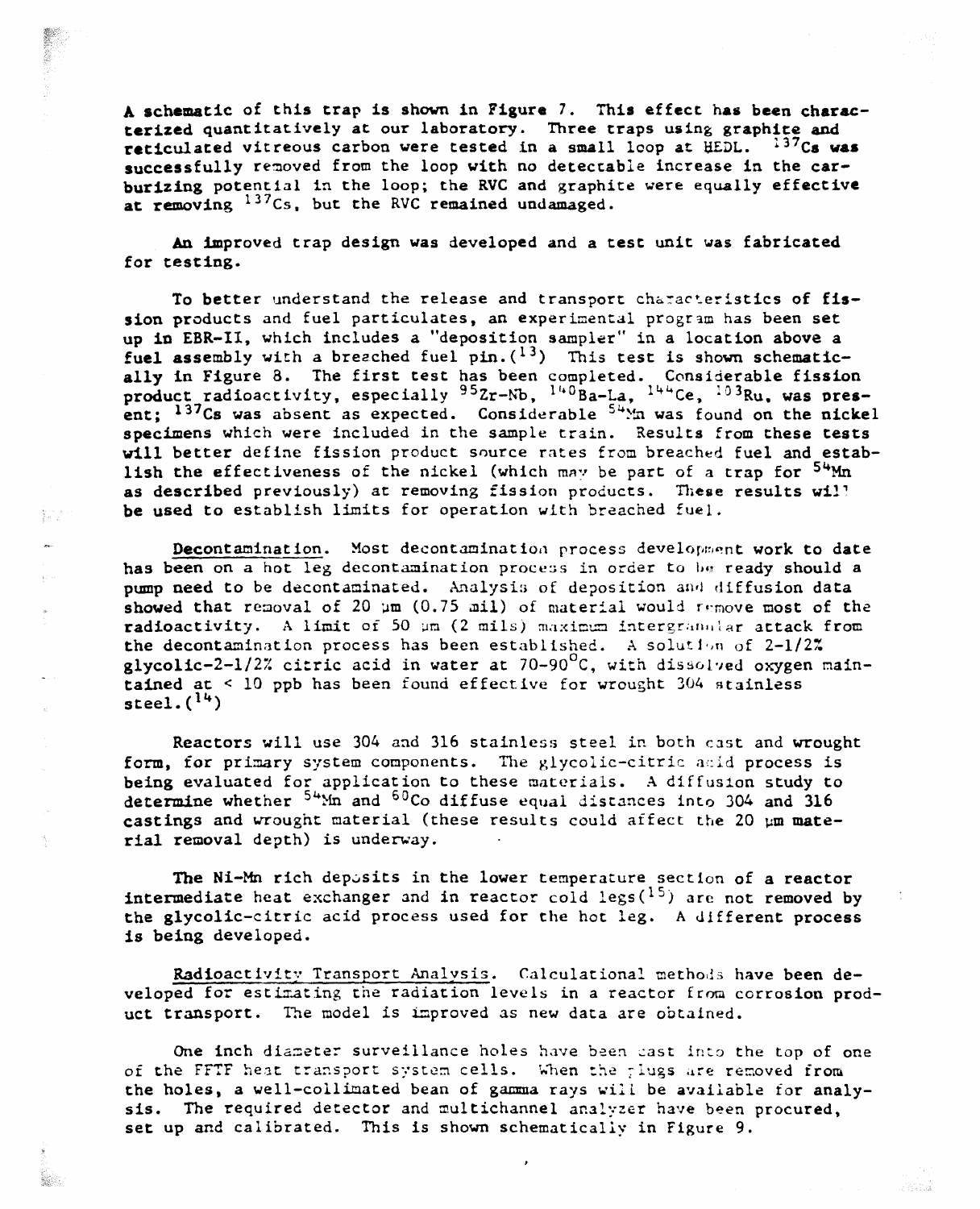tricium Control. An experimental program investigated the permeation· of tritium through reactor containment materials, and tritium control methods. It was found that permeation through 304 and 316 stainless steels and Fe-2 1/4 Cr-Ho ferritic steels was much slower than anticipated because of oxide layer formation on the non-sodium-wetted side of the material. Maintaining a cold trap temperature as low as possible  $( \sim 115^{\circ} C)$  reduced tritium activity in the sodium to a very low level. Since co-precipitation with sodium hydride assists tritium precipitation, hydrogen entering a reactor secondary system from the steam generator circuit will also aid in keeping tritium activity in the secondary system quite low. The conclusion of the work was that tritium release from a sodium-cooled reactor during normal operation is not a problem.  $({}^{16})$ 

In summary, we believe that trapping and decontamination give the possibility to restrict and control radionuclide transport and minimize radiation exposure to plant workers.

Future Work. Work in progress in the Radioactivity Control Technology program will concentrate on reactor demonstration of the traps for <sup>54</sup>Mn and 137 $\tilde{C}s$ , and development of the improved  $^{137}Cs$  trap. Reactor operating data on corrosion and fission product transport will be obtained; fission product release during operation with breached fuel will be obtained from the tests described previously. Development and demonstration of decontamination process comptible with all reactor materials will be completed. Results of these test programs will be factored into the Conceptual Design Study (CDS) for a large sodium-cooled reactor.

Related Studies. There are other closely related programs that deal with control of radioactive materials. For example, an effort is underway to develop a process to remove mest radionuclides from waste sodium generated during component replacement and repair, then convert the remaining sodium to glass for safe disposal (or alternately reserve the sodium for re-use in a reactor). Quantities (several hundred kilograms) of sodium and sodium components containing tritium, sodiam-22, and corresion and fission products will have to be processed when purification cold traps are replaced. An evaporative process for removal of sodium from fuel assemblies is being developed, this process will be most useful to remove sodium from breached fuel assemblies and avoid energetic reactions between water and highly irradiated fuel. Large quantities of mildly acid or alkaline water containing low concentrations of radioactivity will be generated during sodium removal and component decontamination operacions; the technology already exists to concentrate the radioactivity for safe disposal.

Acknowledgements. The author acknowledges the assistance of R. P. Colburn, J. C. McGuire, R. P. Anantatmula, H. P. Maffei, J. M. Lutton, and J. M. Atwood for helpful discussions while preparing this paper. This work was sponsored by the United States Department of Energy under Contract So. EV-76-C-l4-2170.

i,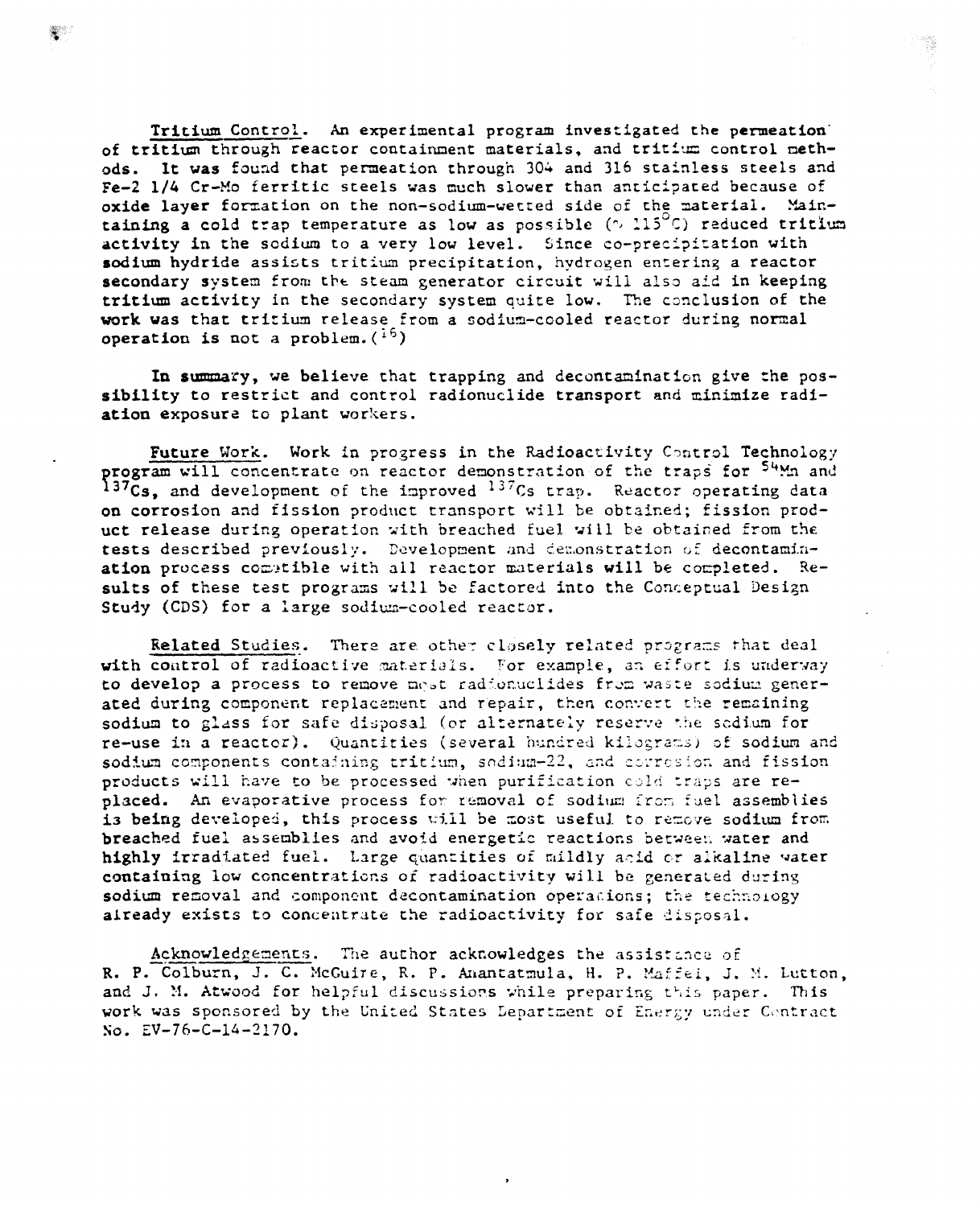

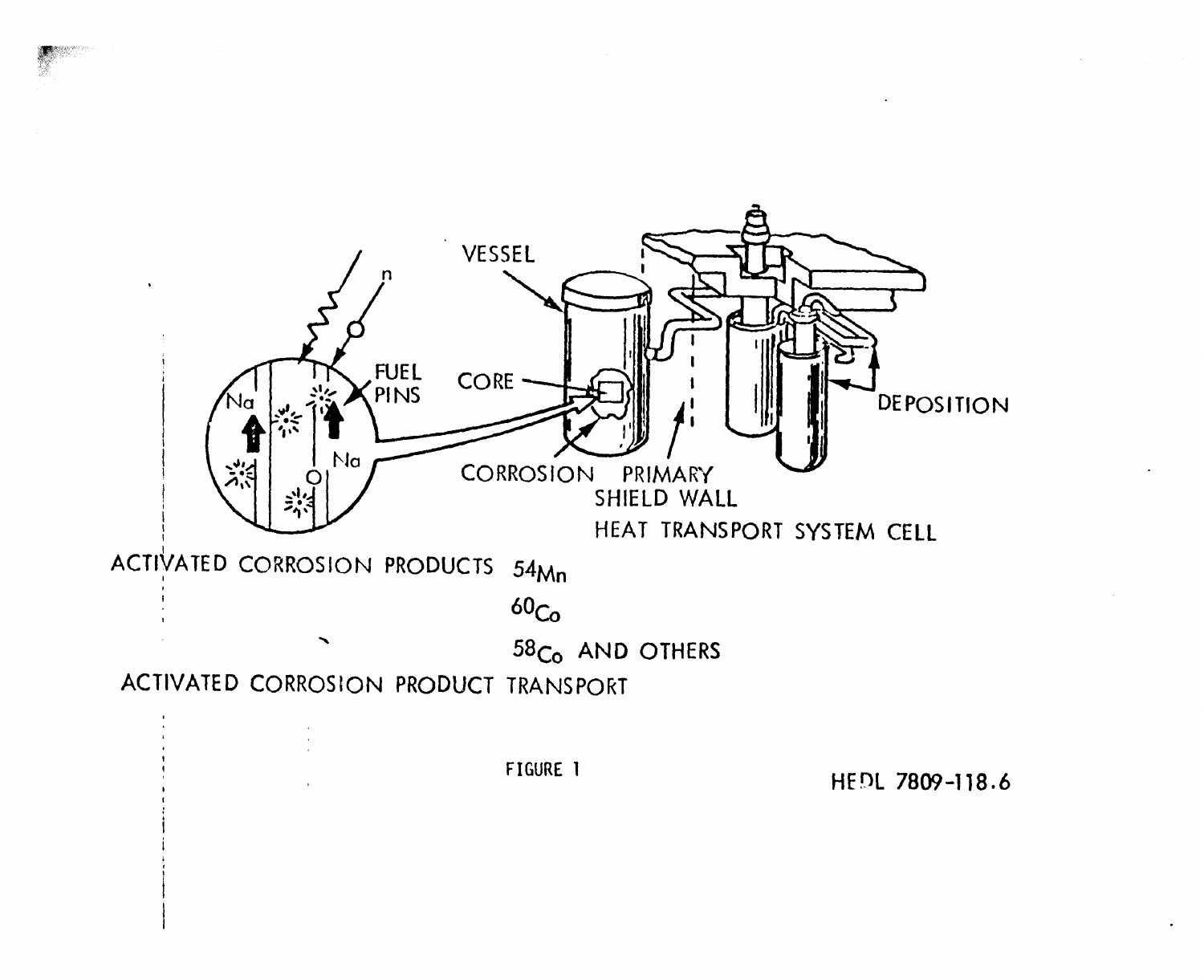# **FISSION PRODUCT RELEASE**

 $\frac{1}{\sqrt{2}}\sum_{i=1}^{N}$ 

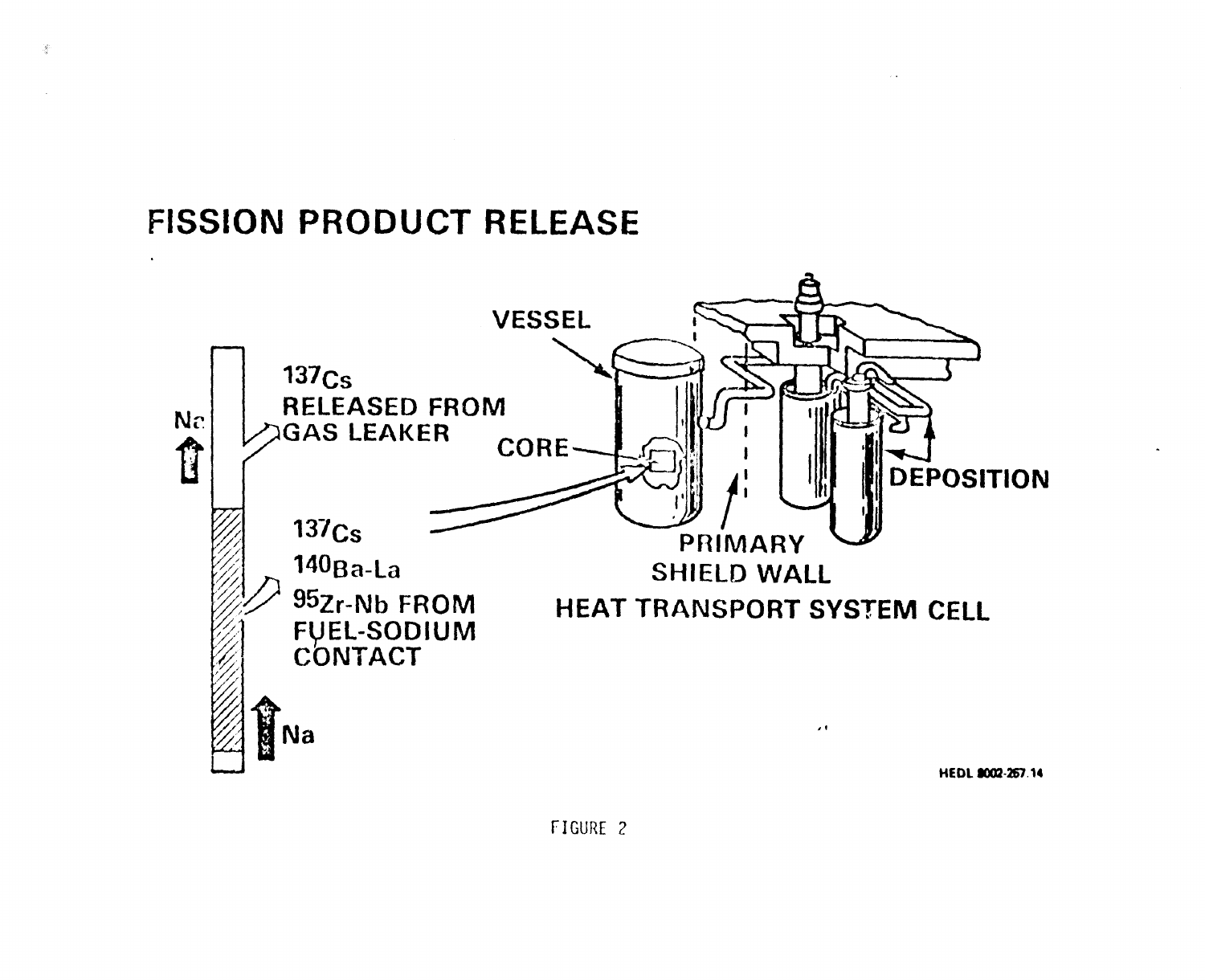### **LOOP-TYPE REACTOR SCHEMATIC**



 $\sim$   $\sim$ 



 $\Box$  $\infty$ 

<u>"J</u>

 $\mathbb{Z}$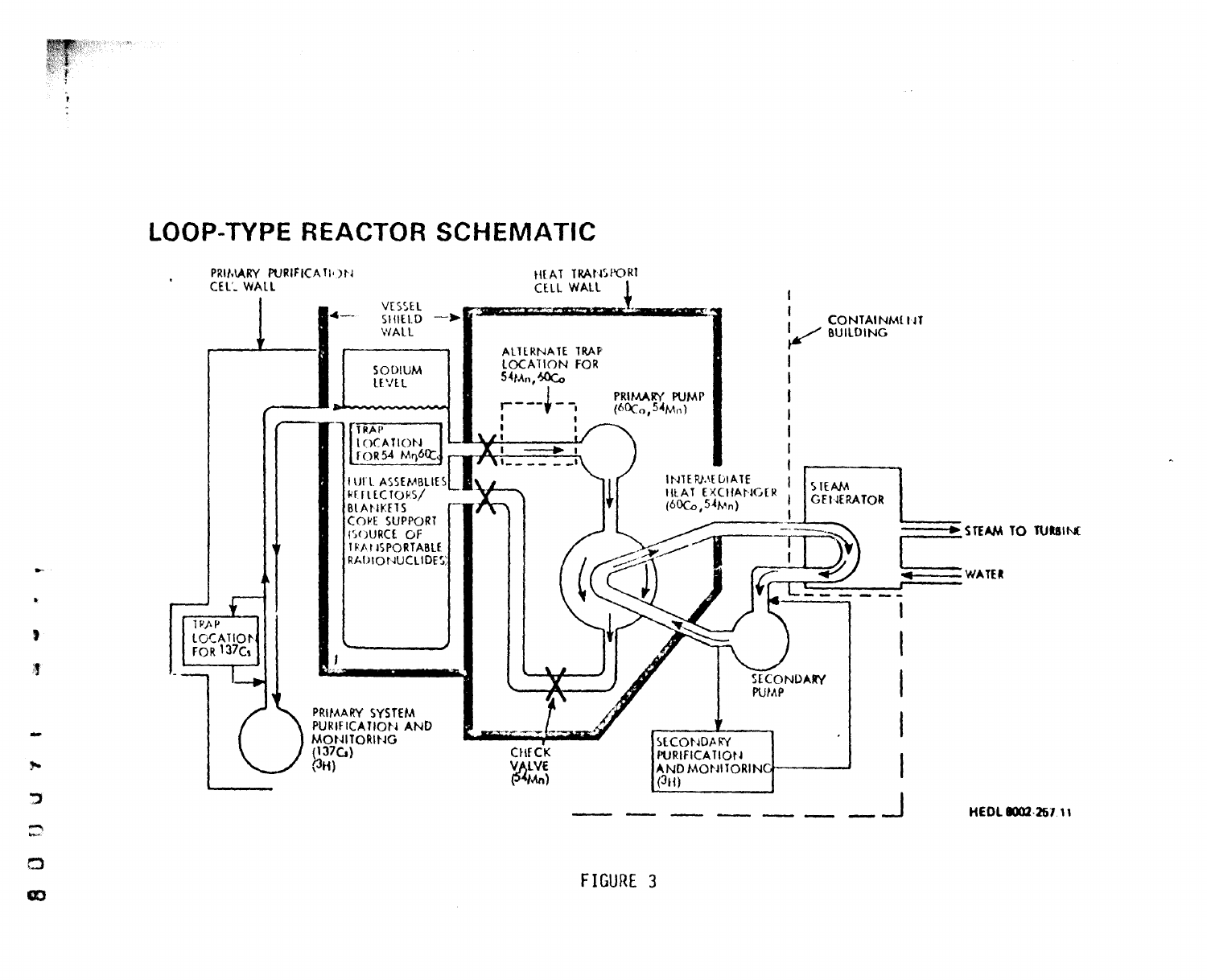# **CORROSION PRODUCT TRANSPORT** CAN CAUSE MAINTENANCE PROBLEMS



FIGURE 4

HEDL 7612-142.2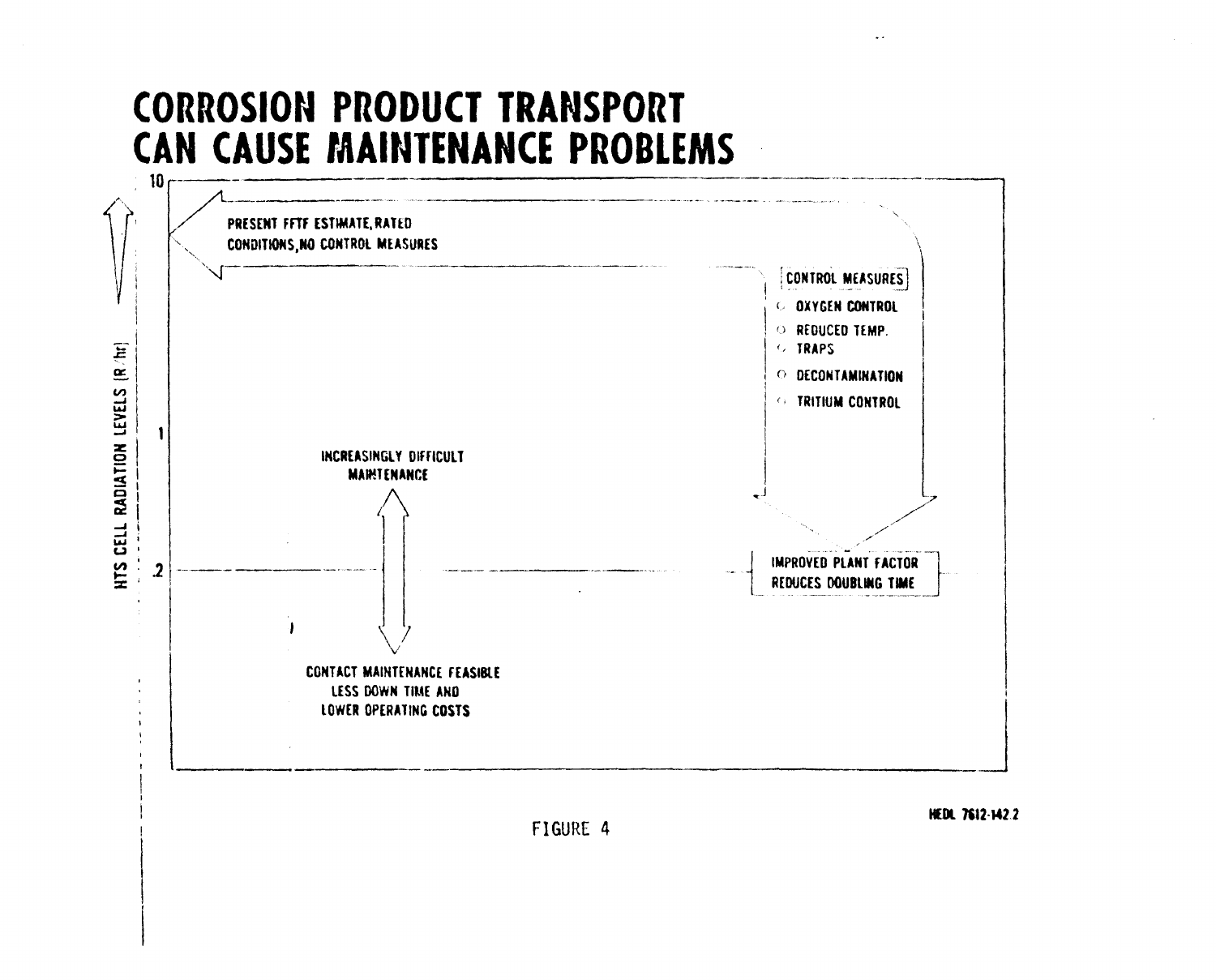

 $\begin{picture}(20,20) \put(0,0){\vector(0,1){30}} \put(15,0){\vector(0,1){30}} \put(15,0){\vector(0,1){30}} \put(15,0){\vector(0,1){30}} \put(15,0){\vector(0,1){30}} \put(15,0){\vector(0,1){30}} \put(15,0){\vector(0,1){30}} \put(15,0){\vector(0,1){30}} \put(15,0){\vector(0,1){30}} \put(15,0){\vector(0,1){30}} \put(15,0){\vector(0,1){30}} \put(15,0){\vector(0$ 

 $\mathbf{y}$ 

 $\bullet$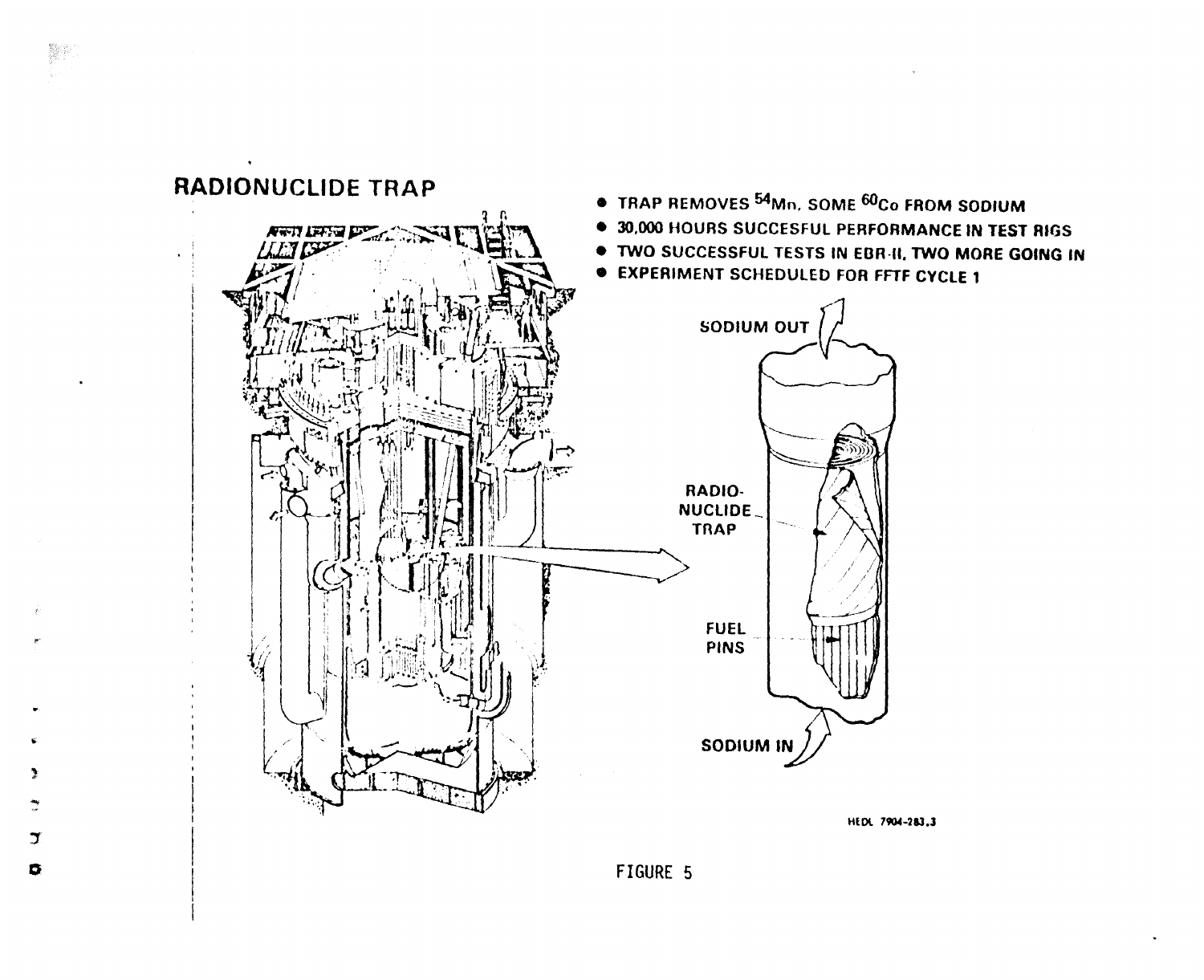

FIGURE 6

 $\hat{\boldsymbol{\beta}}$ 

 $\ddot{\bullet}$ 

 $\frac{1}{4}$ 

 $\bar{\lambda}$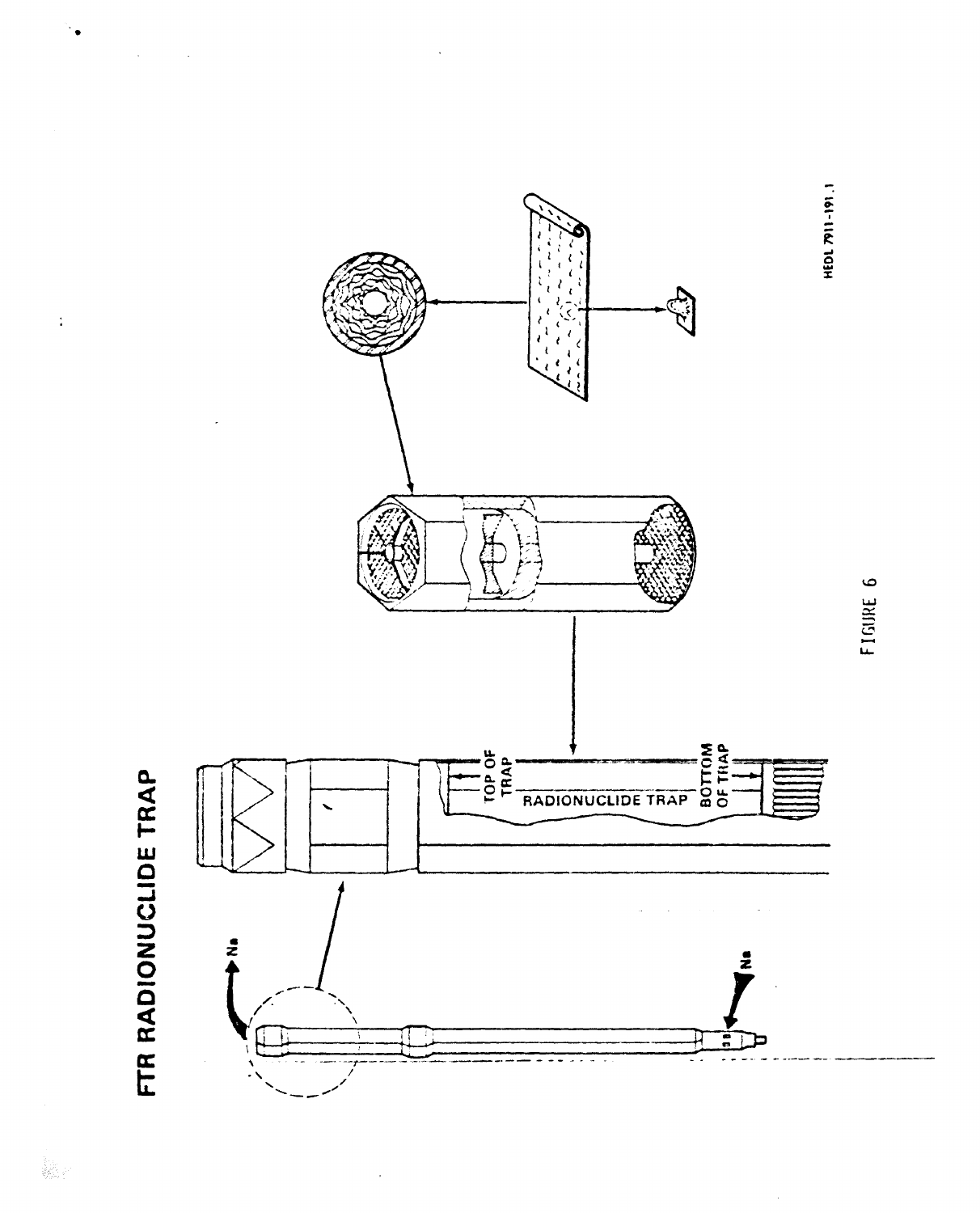

 $\frac{1}{2}$ 



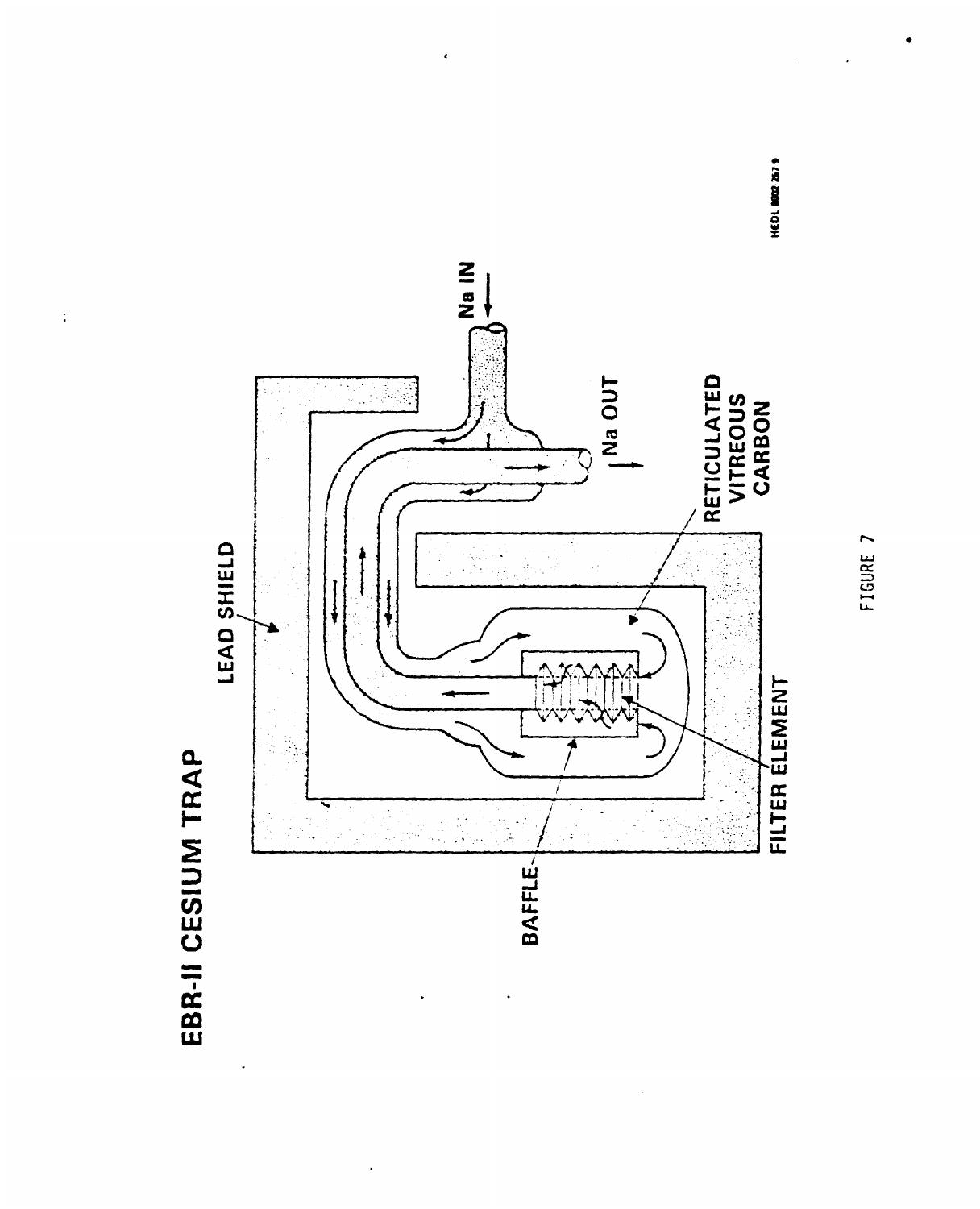## DEPOSITION SAMPLER (SCHEMATIC)

 $\sum_{\substack{p\in\mathbb{Z}^3\\(p,q)=p}}\sum_{\substack{p\in\mathbb{Z}^3\\(p,q)=p}}\mathbb{Z}^2\left(\frac{p}{p}\right)^{\frac{p}{p}}\leq\frac{1}{2\pi}\sum_{p\in\mathbb{Z}^3}\mathbb{Z}^2\left(\frac{p}{p}\right)^{\frac{p}{p}}\leq\frac{1}{2\pi}\sum_{p\in\mathbb{Z}^3}\mathbb{Z}^2\left(\frac{p}{p}\right)^{\frac{p}{p}}\leq\frac{1}{2\pi}\sum_{p\in\mathbb{Z}^3}\mathbb{Z}^2\left(\frac{p}{p}\$